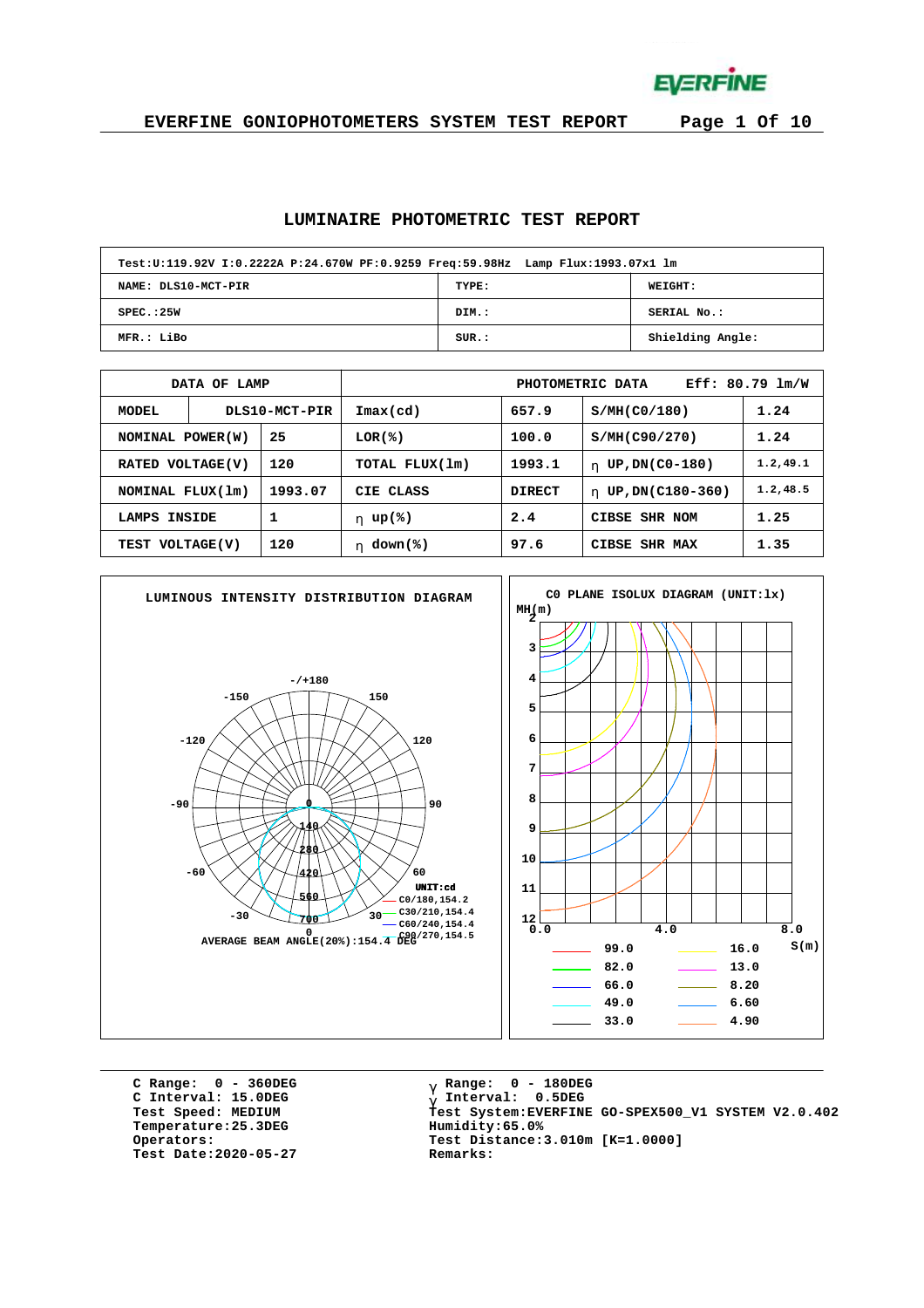

#### **ZONAL FLUX DIAGRAM**

#### **ZONAL FLUX DIAGRAM:**

| g   | C <sub>0</sub> | C45   | C90   | C135  | C180                  | C225  | C270  | C315  | $\mathsf{q}$ | F zone | F total  | %lum, lamp |
|-----|----------------|-------|-------|-------|-----------------------|-------|-------|-------|--------------|--------|----------|------------|
| 10  | 645.9          | 647.2 | 645.9 | 645.7 | 644.5                 | 644.2 | 643.9 | 644.6 | $0 - 10$     | 62.18  | 62.18    | 3.12, 3.12 |
| 20  | 609.6          | 611.8 | 609.9 | 609.5 | 606.9                 | 606.2 | 606.2 | 607.9 | $10 - 20$    | 177.7  | 239.8    | 12,12      |
| 30  | 551.8          | 555.0 | 552.6 | 551.2 | 548.1                 | 546.6 | 547.2 | 549.1 | $20 - 30$    | 268.0  | 507.9    | 25.5,25.5  |
| 40  | 475.9          | 479.8 | 477.0 | 475.2 | 472.1                 | 469.3 | 470.5 | 473.2 | $30 - 40$    | 321.5  | 829.4    | 41.6,41.6  |
| 50  | 387.0          | 390.7 | 388.2 | 386.1 | 382.4                 | 379.5 | 380.9 | 383.6 | $40 - 50$    | 332.2  | 1162     | 58.3,58.3  |
| 60  | 290.4          | 294.2 | 291.5 | 289.4 | 285.6                 | 282.3 | 284.5 | 287.0 | $50 - 60$    | 301.3  | 1463     | 73.4,73.4  |
| 70  | 194.1          | 197.2 | 195.1 | 193.6 | 190.2                 | 187.4 | 189.3 | 191.3 | $60 - 70$    | 237.1  | 1700     | 85.3,85.3  |
| 80  | 110.7          | 114.4 | 112.5 | 112.4 | 109.7                 | 108.1 | 109.7 | 110.0 | $70 - 80$    | 158.2  | 1858     | 93.2,93.2  |
| 90  | 50.80          | 49.08 | 52.55 | 49.32 | 51.63                 | 50.64 | 51.44 | 50.76 | $80 - 90$    | 86.16  | 1944     | 97.6,97.6  |
| 100 | 15.44          | 2.561 | 10.76 | 1.568 | 16.51                 | 1.362 | 11.25 | 3.332 | $90 - 100$   | 31.71  | 1976     | 99.1,99.1  |
| 110 | 3.028          | 2.494 | 2.522 | 2.442 | 2.811                 | 2.308 | 2.334 | 2.266 | $100 - 110$  | 3.824  | 1980     | 99.3,99.3  |
| 120 | 3.881          | 3,460 | 3.694 | 3.696 | 4.270                 | 3.398 | 3.261 | 3.415 | $110 - 120$  | 3.021  | 1983     | 99.5,99.5  |
| 130 | 4.603          | 2.996 | 4.538 | 2.522 | 4.748                 | 2.531 | 4.159 | 2.494 | 120-130      | 3.428  | 1986     | 99.7,99.7  |
| 140 | 3.149          | 3.054 | 4.683 | 2,200 | 3.179                 | 1.915 | 3.938 | 2.584 | $130 - 140$  | 2.766  | 1989     | 99.8,99.8  |
| 150 | 3.585          | 2.463 | 2.973 | 2.164 | 2.640                 | 1.979 | 3.042 | 2.336 | $140 - 150$  | 1.801  | 1991     | 99.9,99.9  |
| 160 | 3.014          | 2.709 | 2.642 | 3.053 | 2.224                 | 2.728 | 2.710 | 2.655 | 150-160      | 1.260  | 1992     | 100,100    |
| 170 | 1.935          | 2.103 | 2.105 | 2.151 | 1.941                 | 1.483 | 1.601 | 2.212 | $160 - 170$  | 0.7028 | 1993     | 100,100    |
| 180 | 1.774          | 1.838 | 1.748 | 1.881 | 1.772                 | 1.842 | 1.744 | 1.885 | $170 - 180$  | 0.1841 | 1993     | 100,100    |
| DEG |                |       |       |       | LUMINOUS INTENSITY:cd |       |       |       |              |        | UNIT: 1m |            |

**C Range: 0 - 360DEG C Interval: 15.0DEG Temperature:25.3DEG Humidity:65.0% Test Date:2020-05-27 Remarks:**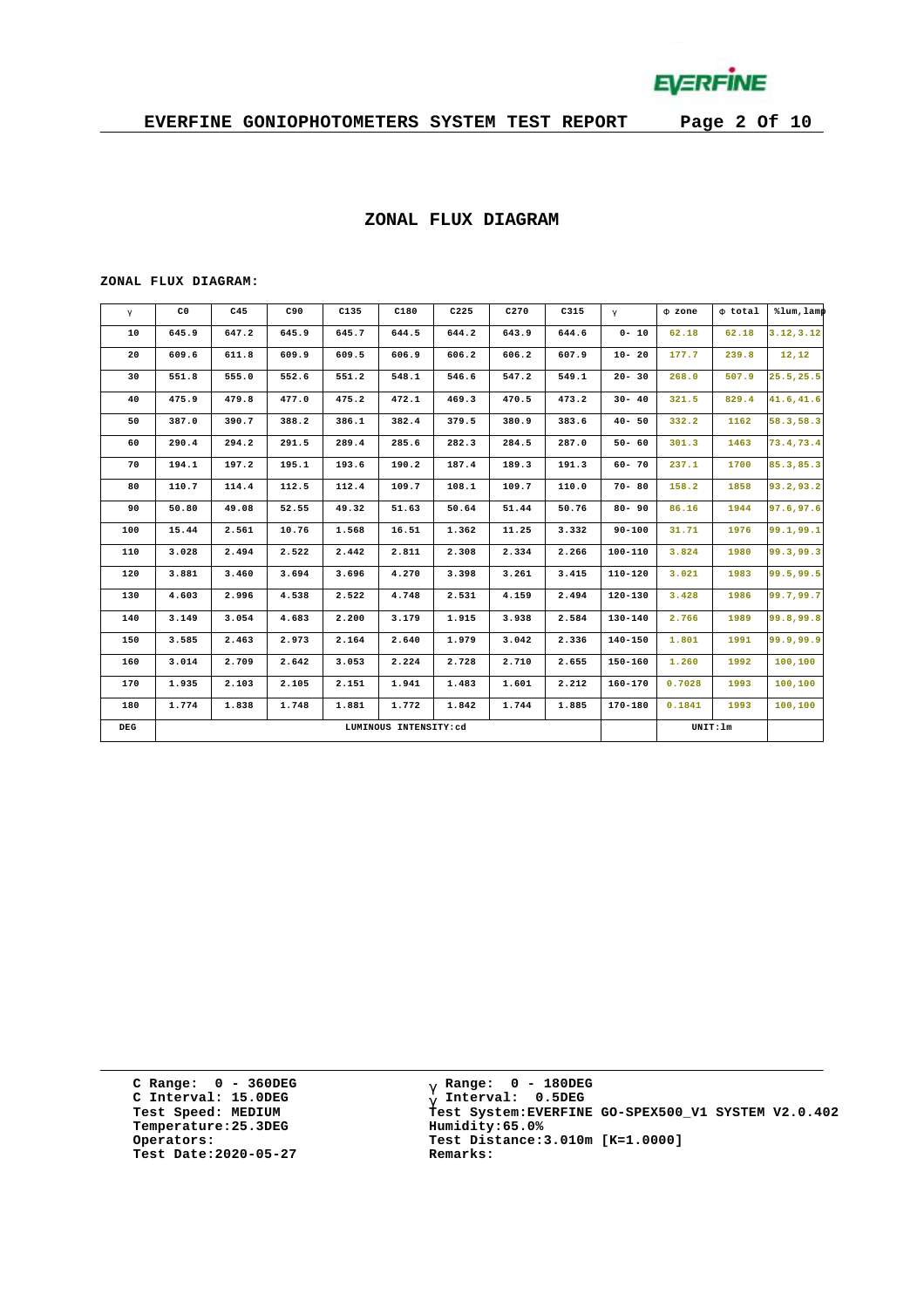**EVERFINE** 

|                                                    |     |      |      |                  | Test:U:119.92V I:0.2222A P:24.670W PF:0.9259 Freq:59.98Hz Lamp Flux:1993.07x1 lm |       |      |      |                  |      |      |  |  |
|----------------------------------------------------|-----|------|------|------------------|----------------------------------------------------------------------------------|-------|------|------|------------------|------|------|--|--|
| NAME: DLS10-MCT-PIR                                |     |      |      |                  |                                                                                  | TYPE: |      |      | WEIGHT:          |      |      |  |  |
| SPEC.:25W                                          |     |      |      |                  |                                                                                  | DIM.: |      |      | SERIAL No.:      |      |      |  |  |
| MFR.: LiBo                                         |     |      |      |                  |                                                                                  | SUR.: |      |      | Shielding Angle: |      |      |  |  |
| ceiling/cavity                                     |     | 0.7  | 0.7  | 0.5              | 0.5                                                                              | 0.3   | 0.7  | 0.7  | 0.5              | 0.5  | 0.3  |  |  |
| walls                                              |     | 0.5  | 0.3  | 0.5              | 0.3                                                                              | 0.3   | 0.5  | 0.3  | 0.5              | 0.3  | 0.3  |  |  |
| working plane                                      |     | 0.2  | 0.2  | 0.2              | 0.2                                                                              | 0.2   | 0.2  | 0.2  | 0.2              | 0.2  | 0.2  |  |  |
| Room dimensions                                    |     |      |      | Viewed crosswise |                                                                                  |       |      |      | Viewed endwise   |      |      |  |  |
| $2H y =$<br>$x =$                                  | 2H  | 13.3 | 14.8 | 13.6             | 15.0                                                                             | 15.3  | 13.3 | 14.8 | 13.6             | 15.0 | 15.3 |  |  |
|                                                    | 3H  | 14.9 | 16.3 | 15.3             | 16.6                                                                             | 16.9  | 15.0 | 16.4 | 15.3             | 16.6 | 16.9 |  |  |
|                                                    | 4H  | 15.7 | 17.1 | 16.1             | 17.3                                                                             | 17.7  | 15.7 | 17.1 | 16.1             | 17.4 | 17.7 |  |  |
|                                                    | 6H  | 16.4 | 17.7 | 16.8             | 18.0                                                                             | 18.4  | 16.5 | 17.8 | 16.9             | 18.1 | 18.4 |  |  |
|                                                    | 8H  | 16.8 | 18.0 | 17.2             | 18.4                                                                             | 18.7  | 16.9 | 18.1 | 17.2             | 18.4 | 18.8 |  |  |
|                                                    | 12H | 17.2 | 18.3 | 17.6             | 18.7                                                                             | 19.1  | 17.2 | 18.4 | 17.6             | 18.8 | 19.1 |  |  |
|                                                    |     |      |      |                  |                                                                                  |       |      |      |                  |      |      |  |  |
| 4H                                                 | 2H  | 13.9 | 15.2 | 14.3             | 15.5                                                                             | 15.9  | 13.9 | 15.3 | 14.3             | 15.6 | 15.9 |  |  |
|                                                    | 3H  | 15.8 | 17.0 | 16.2             | 17.3                                                                             | 17.7  | 15.8 | 17.0 | 16.2             | 17.3 | 17.7 |  |  |
|                                                    | 4H  | 16.7 | 17.8 | 17.1             | 18.2                                                                             | 18.6  | 16.7 | 17.8 | 17.2             | 18.2 | 18.6 |  |  |
|                                                    | 6H  | 17.6 | 18.6 | 18.1             | 19.0                                                                             | 19.4  | 17.7 | 18.6 | 18.1             | 19.0 | 19.5 |  |  |
|                                                    | 8H  | 18.1 | 19.0 | 18.5             | 19.4                                                                             | 19.8  | 18.1 | 19.0 | 18.6             | 19.4 | 19.9 |  |  |
|                                                    | 12H | 18.5 | 19.4 | 19.0             | 19.8                                                                             | 20.3  | 18.6 | 19.4 | 19.1             | 19.9 | 20.3 |  |  |
|                                                    |     |      |      |                  |                                                                                  |       |      |      |                  |      |      |  |  |
| 8H                                                 | 4H  | 17.1 | 18.0 | 17.5             | 18.4                                                                             | 18.8  | 17.1 | 18.0 | 17.6             | 18.4 | 18.9 |  |  |
|                                                    | 6H  | 18.2 | 19.0 | 18.7             | 19.4                                                                             | 19.9  | 18.3 | 19.0 | 18.7             | 19.5 | 20.0 |  |  |
|                                                    | 8H  | 18.8 | 19.5 | 19.3             | 20.0                                                                             | 20.5  | 18.9 | 19.6 | 19.4             | 20.0 | 20.5 |  |  |
|                                                    | 12H | 19.5 | 20.1 | 20.0             | 20.6                                                                             | 21.1  | 19.6 | 20.1 | 20.1             | 20.6 | 21.2 |  |  |
|                                                    |     |      |      |                  |                                                                                  |       |      |      |                  |      |      |  |  |
| 12H                                                | 4H  | 17.1 | 18.0 | 17.6             | 18.4                                                                             | 18.9  | 17.2 | 18.0 | 17.6             | 18.4 | 18.9 |  |  |
|                                                    | 6H  | 18.4 | 19.0 | 18.9             | 19.5                                                                             | 20.0  | 18.4 | 19.1 | 18.9             | 19.6 | 20.1 |  |  |
|                                                    | 8H  | 19.1 | 19.6 | 19.6             | 20.1                                                                             | 20.7  | 19.1 | 19.7 | 19.6             | 20.2 | 20.7 |  |  |
| Variations with the observer position at spacings: |     |      |      |                  |                                                                                  |       |      |      |                  |      |      |  |  |
| $S = 1.0H$                                         |     |      |      | $+ 0.1 / - 0.2$  |                                                                                  |       |      |      | $+ 0.1 / - 0.2$  |      |      |  |  |
| 1.5H                                               |     |      |      | $+ 0.2 / - 0.3$  |                                                                                  |       |      |      | $+ 0.2 / - 0.3$  |      |      |  |  |
| 2.0H                                               |     |      |      | $+ 0.1 / - 0.3$  |                                                                                  |       |      |      | $+ 0.1 / - 0.3$  |      |      |  |  |

#### **UGR(Unified Glare Rating) Table**

**CIE Pub.117, 1993 lm Total Lamp Luminous Flux Corrected (8log(F/F0) = 2.4)**

**C Range: 0 - 360DEG C Interval: 15.0DEG Temperature:25.3DEG Humidity:65.0% Test Date:2020-05-27 Remarks:**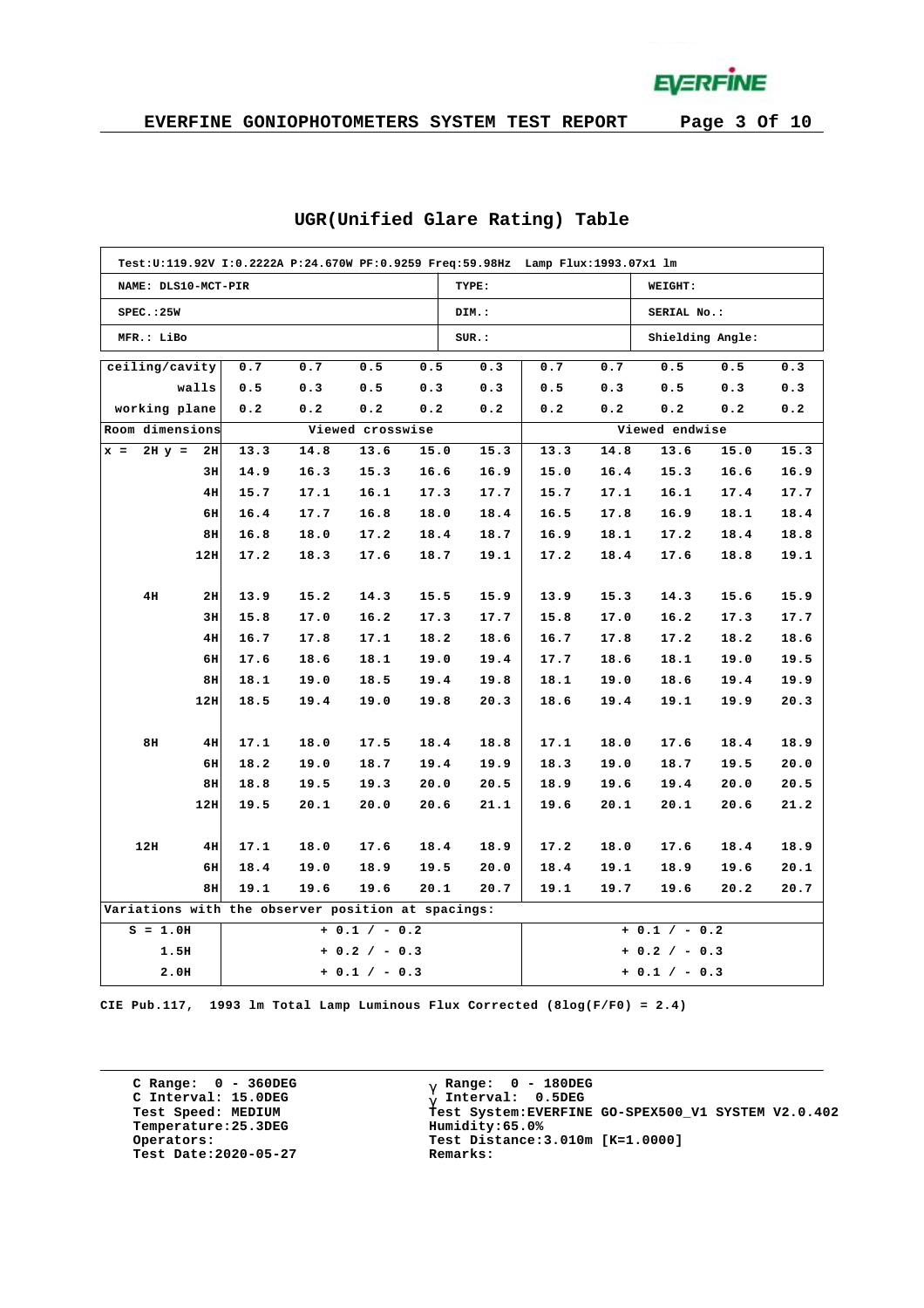**EVERFINE** 

### **EVERFINE GONIOPHOTOMETERS SYSTEM TEST REPORT Page 4 Of 10**

### **ISOCANDELA DIAGRAM**

| Test:U:119.92V I:0.2222A P:24.670W PF:0.9259 Freq:59.98Hz Lamp Flux:1993.07x1 lm |       |                  |  |  |  |  |  |  |  |  |  |
|----------------------------------------------------------------------------------|-------|------------------|--|--|--|--|--|--|--|--|--|
| NAME: DLS10-MCT-PIR                                                              | TYPE: | <b>WEIGHT:</b>   |  |  |  |  |  |  |  |  |  |
| SPEC. : 25W                                                                      | DIM.: | SERIAL No.:      |  |  |  |  |  |  |  |  |  |
| MFR.: LiBo                                                                       | SUR.: | Shielding Angle: |  |  |  |  |  |  |  |  |  |



**C Range: 0 - 360DEG C Interval: 15.0DEG Temperature:25.3DEG Humidity:65.0% Test Date:2020-05-27 Remarks:**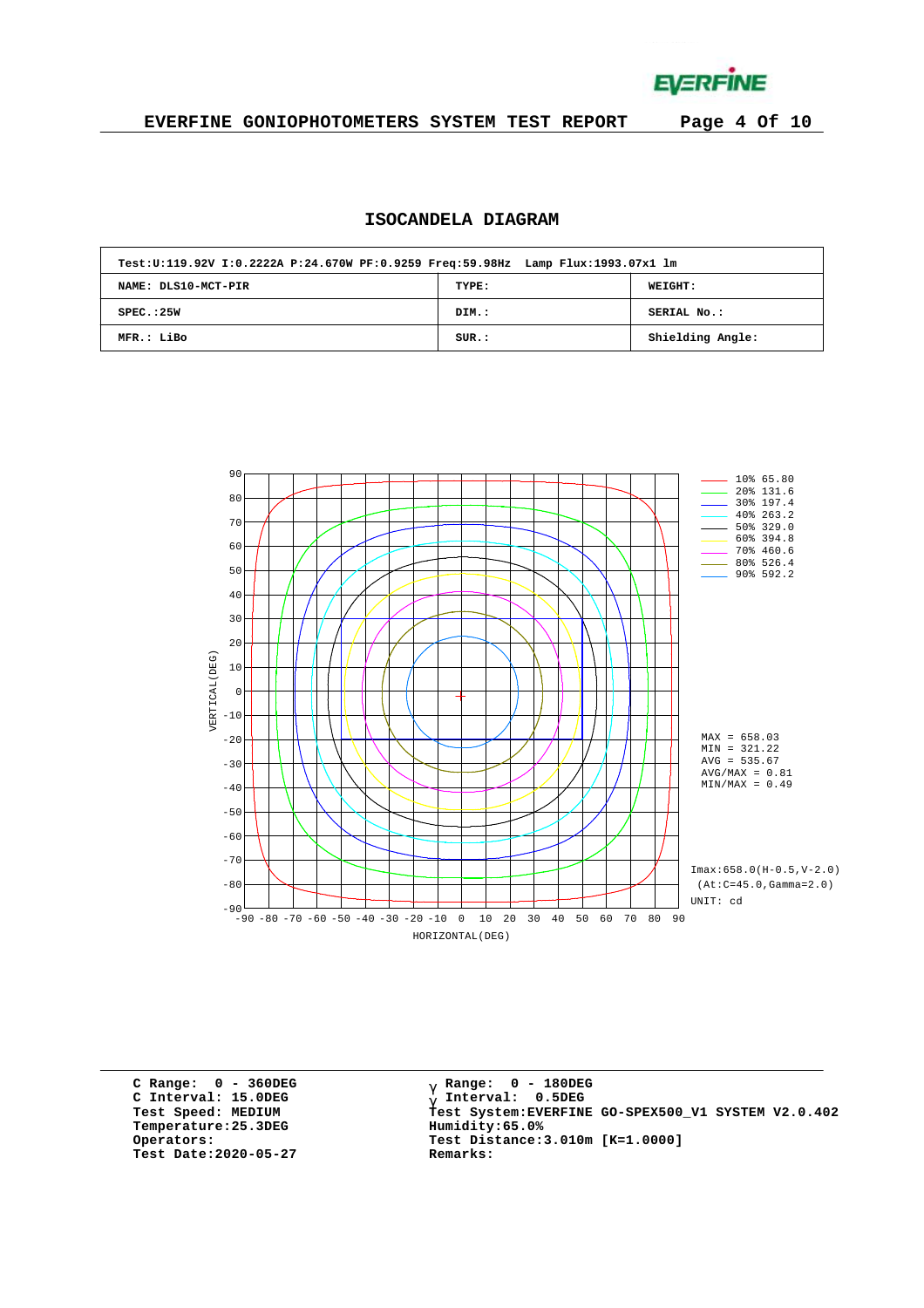**EVERFINE** 

## **AAI Figure**

| Test:U:119.92V I:0.2222A P:24.670W PF:0.9259 Freq:59.98Hz Lamp Flux:1993.07x1 lm |       |                  |  |  |  |  |  |  |  |  |  |
|----------------------------------------------------------------------------------|-------|------------------|--|--|--|--|--|--|--|--|--|
| NAME: DLS10-MCT-PIR                                                              | TYPE: | <b>WEIGHT:</b>   |  |  |  |  |  |  |  |  |  |
| SPEC.:25W                                                                        | DIM.: | SERIAL No.:      |  |  |  |  |  |  |  |  |  |
| MFR.: LiBo                                                                       | SUR.: | Shielding Angle: |  |  |  |  |  |  |  |  |  |



**Flux out:1348 lm**

**Note:The Curves indicate the illuminated area and the average illumination when the luminaire is at different distance.**

**C Range: 0 - 360DEG C Interval: 15.0DEG**  $Temperature:25.3DEG$ **Test Date:2020-05-27 Remarks:**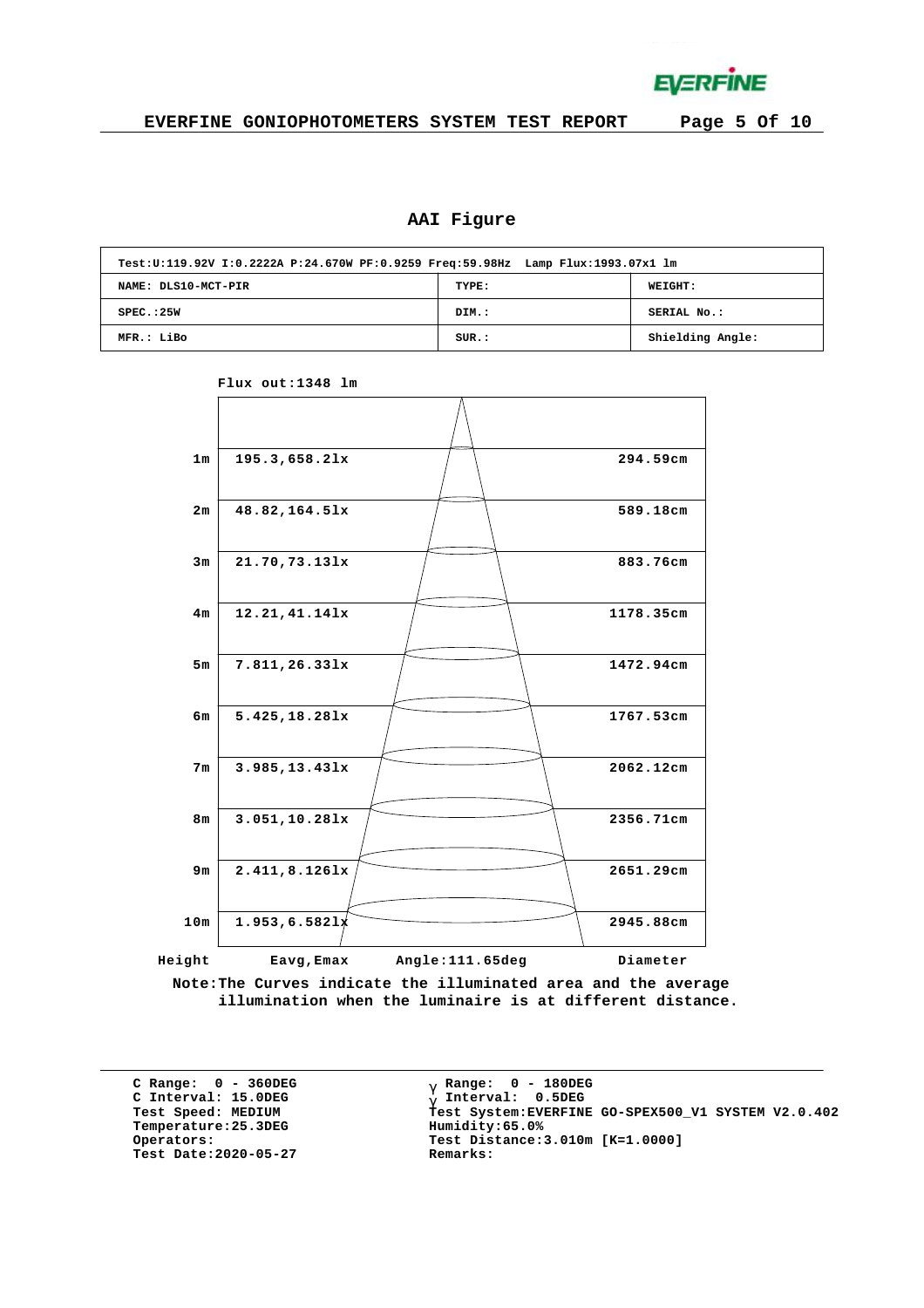**EVERFINE** 

### **EVERFINE GONIOPHOTOMETERS SYSTEM TEST REPORT Page 6 Of 10**

### **ISOLUX DIAGRAM**

|                     | Test:U:119.92V I:0.2222A P:24.670W PF:0.9259 Freq:59.98Hz Lamp Flux:1993.07x1 lm |                  |  |  |  |  |  |  |  |  |  |  |
|---------------------|----------------------------------------------------------------------------------|------------------|--|--|--|--|--|--|--|--|--|--|
| NAME: DLS10-MCT-PIR | TYPE:                                                                            | WEIGHT:          |  |  |  |  |  |  |  |  |  |  |
| SPEC. : 25W         | DIM.:                                                                            | SERIAL No.:      |  |  |  |  |  |  |  |  |  |  |
| MFR.: LiBo          | SUR.:                                                                            | Shielding Angle: |  |  |  |  |  |  |  |  |  |  |



**C Range: 0 - 360DEG C Interval: 15.0DEG**  $Temperature:25.3DEG$ **Test Date:2020-05-27 Remarks:**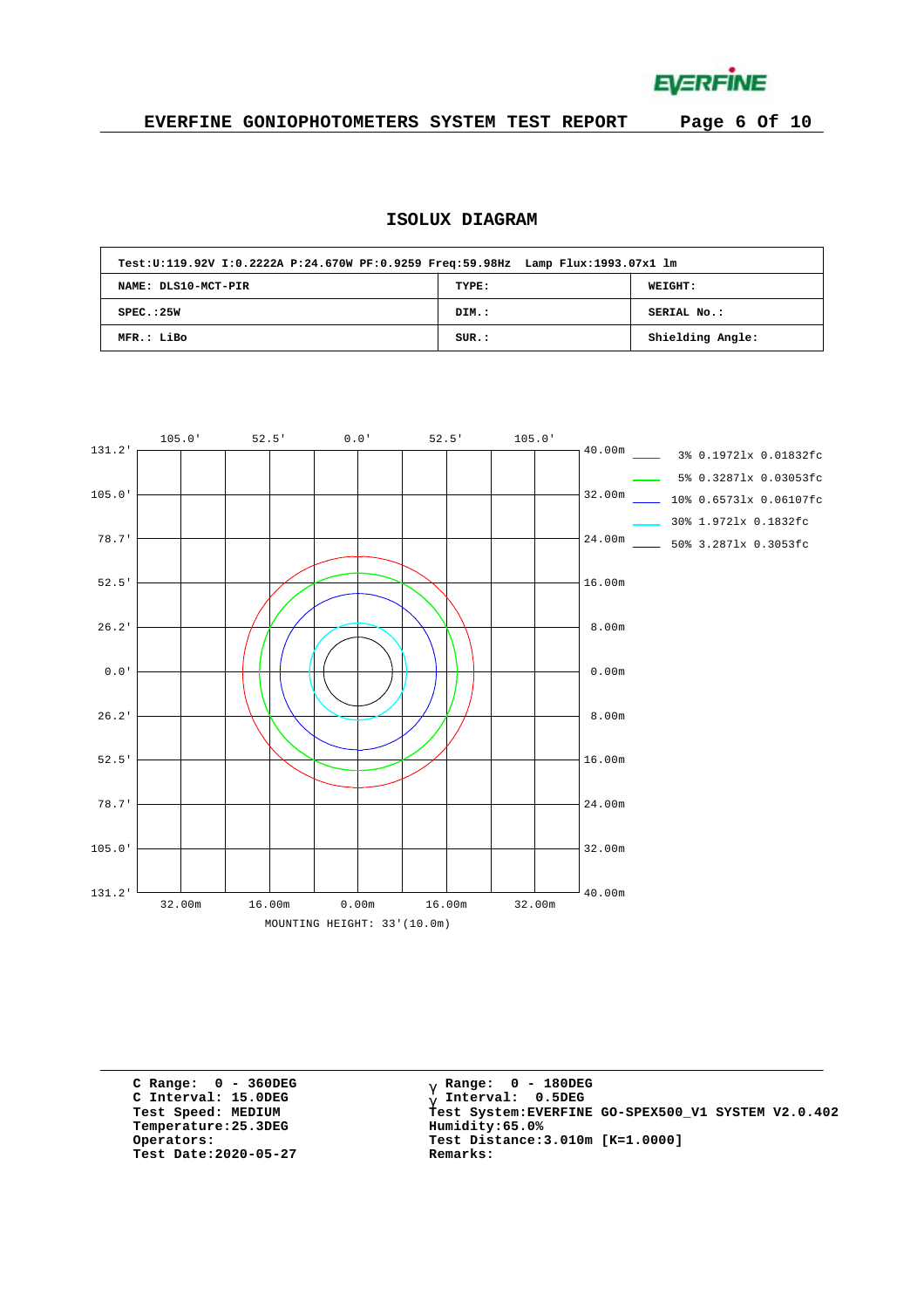**EVERFINE** 

### **EVERFINE GONIOPHOTOMETERS SYSTEM TEST REPORT Page 7 Of 10**

### **LED Avg.L Report**

| Test:U:119.92V I:0.2222A P:24.670W PF:0.9259 Freq:59.98Hz Lamp Flux:1993.07x1 lm |       |                  |  |  |  |  |  |  |  |  |  |
|----------------------------------------------------------------------------------|-------|------------------|--|--|--|--|--|--|--|--|--|
| NAME: DLS10-MCT-PIR                                                              | TYPE: | WEIGHT:          |  |  |  |  |  |  |  |  |  |
| SPEC.:25W                                                                        | DIM.: | SERIAL No.:      |  |  |  |  |  |  |  |  |  |
| MFR.: LiBo                                                                       | SUR.: | Shielding Angle: |  |  |  |  |  |  |  |  |  |

| AvgL              | cd/m2 |
|-------------------|-------|
| $L_0~180(65)$ av  | 1132  |
| $L_0~180(75)$ av  | 1148  |
| $L_0~180(85)$ av  | 1781  |
| L $90-270(65)$ av | 1131  |
| $L$ 90~270(75)av  | 1153  |
| $L$ 90~270(85)av  | 1795  |
| $L$ 45(65) av     | 1133  |
| $L$ 45(75)av      | 1153  |
| $L$ 45(85)av      | 1796  |

**Standard: GB/T 29293-2012**

**C Range: 0 - 360DEG C Interval: 15.0DEG Temperature:25.3DEG Humidity:65.0% Test Date:2020-05-27 Remarks:**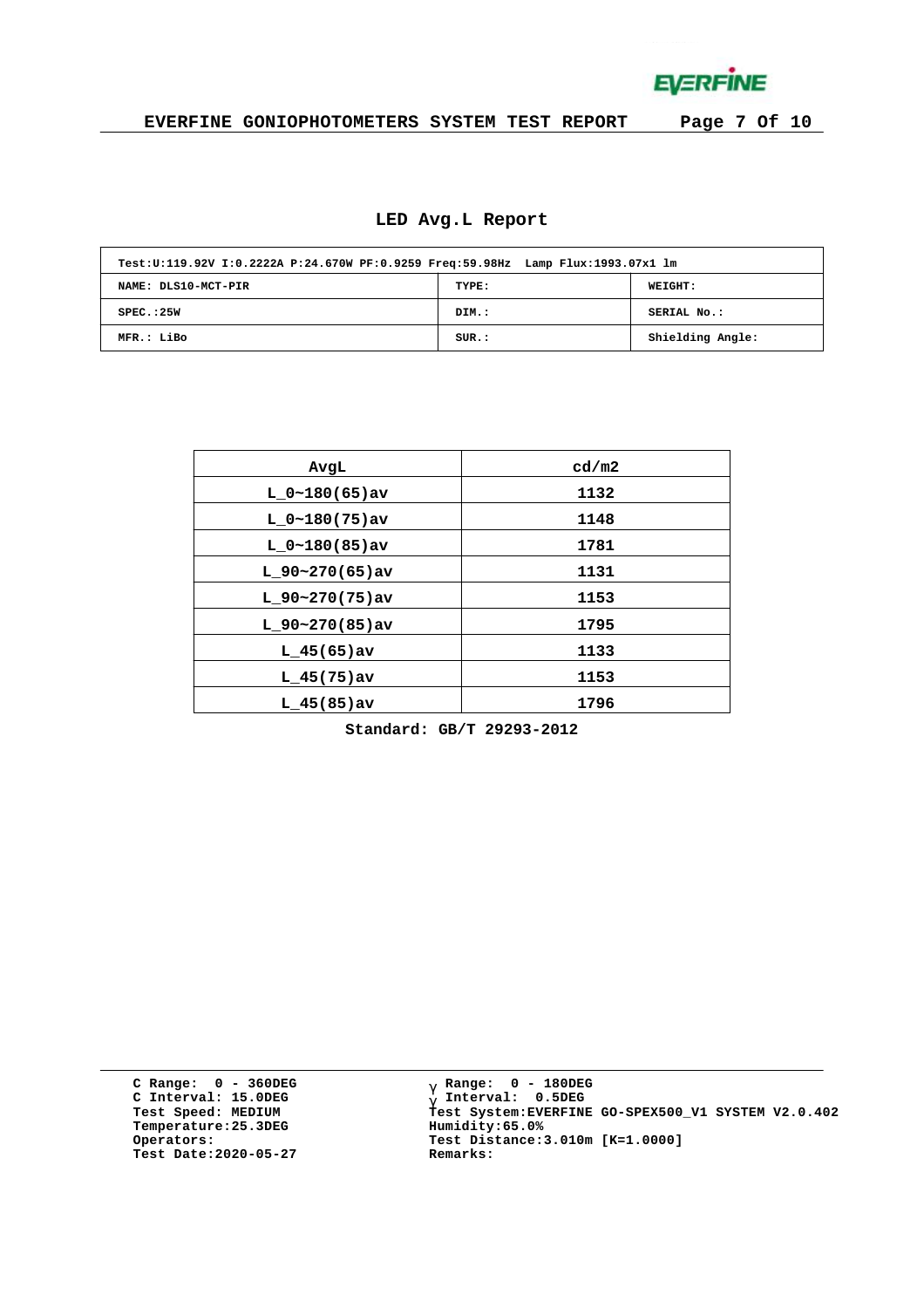**EVERFINE** 





**C Range: 0 - 360DEG C Interval: 15.0DEG Temperature:25.3DEG Humidity:65.0% Test Date:2020-05-27 Remarks:**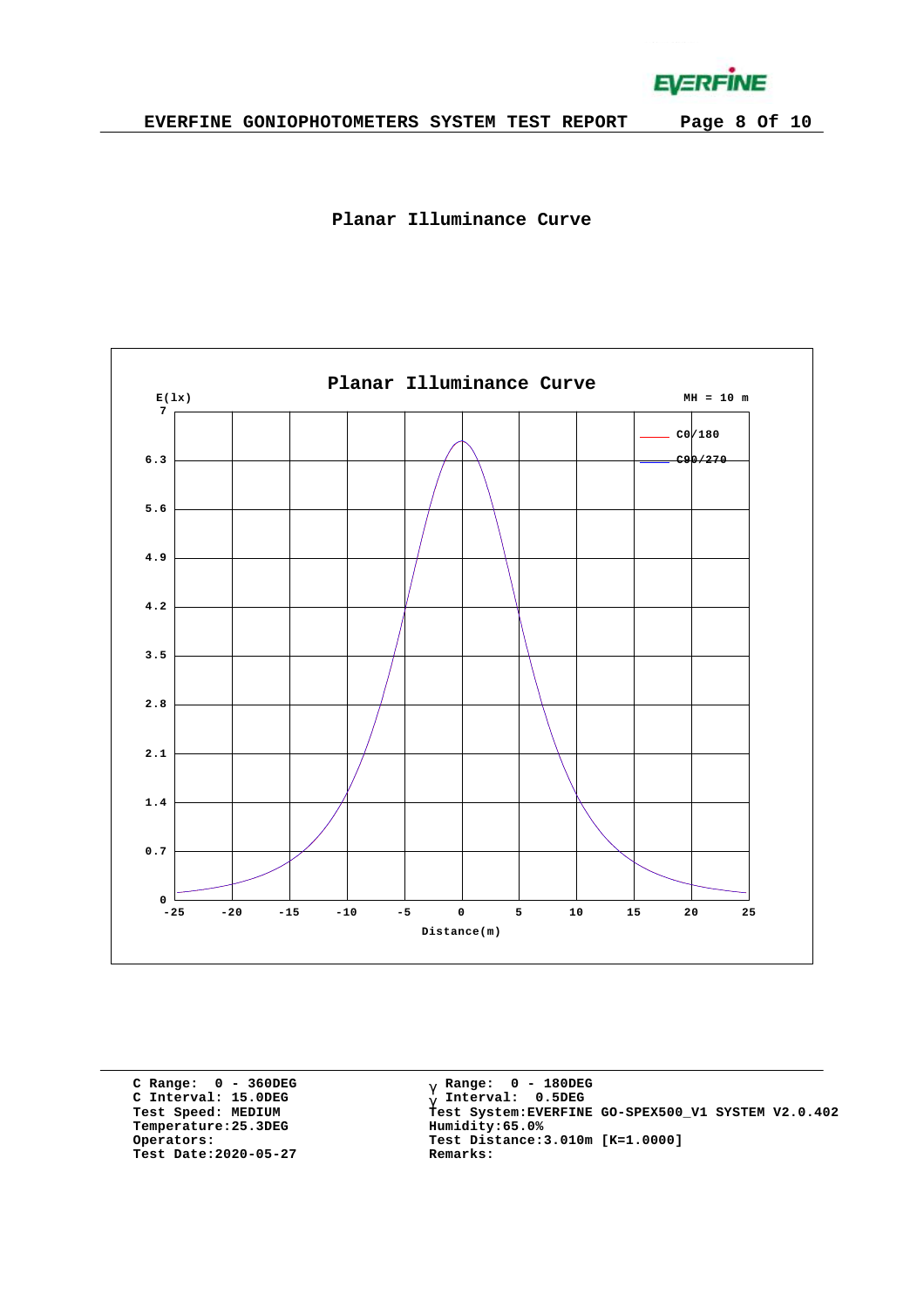**EVERFINE** 

# **EVERFINE GONIOPHOTOMETERS SYSTEM TEST REPORT Page 9 Of 10**

#### **LUMINOUS DISTRIBUTION INTENSITY DATA**

| Test:U:119.92V I:0.2222A P:24.670W PF:0.9259 Freq:59.98Hz Lamp Flux:1993.07x1 lm |      |      |      |                                 |      |               |      |      |                          |             |      |      |                            |      |                    |                      |          |      |      |
|----------------------------------------------------------------------------------|------|------|------|---------------------------------|------|---------------|------|------|--------------------------|-------------|------|------|----------------------------|------|--------------------|----------------------|----------|------|------|
| NAME: DLS10-MCT-PIR                                                              |      |      |      |                                 |      |               |      |      | TYPE:<br>WEIGHT:         |             |      |      |                            |      |                    |                      |          |      |      |
| SPEC.:25W                                                                        |      |      |      |                                 |      |               |      |      | DIM.:                    |             |      |      |                            |      | <b>SERIAL No.:</b> |                      |          |      |      |
| MFR.: LiBo                                                                       |      |      |      |                                 |      |               |      |      | SUR:<br>Shielding Angle: |             |      |      |                            |      |                    |                      |          |      |      |
| Table--1                                                                         |      |      |      |                                 |      |               |      |      |                          |             |      |      |                            |      |                    |                      | UNIT: cd |      |      |
| C(DEG)                                                                           |      |      |      |                                 |      |               |      |      |                          |             |      |      |                            |      |                    |                      |          |      |      |
| $g$ (DEG)                                                                        | 0    | 15   | 30   | 45                              | 60   | 75            | 90   | 105  | 120                      | 135         | 150  | 165  | 180                        | 195  | 210                | 225                  | 240      | 255  | 270  |
| 0                                                                                | 658  | 658  | 658  | 658                             | 658  | 658           | 658  | 658  | 658                      | 658         | 658  | 658  | 658                        | 658  | 658                | 658                  | 658      | 658  | 658  |
| 5                                                                                | 655  | 655  | 655  | 655                             | 655  | 655           | 655  | 655  | 655                      | 655         | 654  | 654  | 654                        | 653  | 654                | 654                  | 654      | 654  | 654  |
| 10                                                                               | 646  | 646  | 646  | 647                             | 647  | 647           | 646  | 646  | 646                      | 646         | 644  | 645  | 645                        | 644  | 644                | 644                  | 644      | 643  | 644  |
| 15                                                                               | 631  | 631  | 631  | 632                             | 632  | 632           | 631  | 631  | 631                      | 630         | 629  | 629  | 629                        | 628  | 628                | 628                  | 628      | 627  | 628  |
| 20                                                                               | 610  | 610  | 611  | 612                             | 611  | 612           | 610  | 611  | 610                      | 610         | 608  | 608  | 607                        | 606  | 606                | 606                  | 606      | 606  | 606  |
| 25                                                                               | 583  | 584  | 584  | 586                             | 584  | 586           | 584  | 584  | 583                      | 583         | 581  | 581  | 580                        | 579  | 579                | 579                  | 578      | 578  | 579  |
| 30                                                                               | 552  | 553  | 553  | 555                             | 553  | 555           | 553  | 553  | 552                      | 551         | 549  | 549  | 548                        | 546  | 547                | 547                  | 546      | 546  | 547  |
| 35                                                                               | 515  | 518  | 518  | 519                             | 517  | 519           | 517  | 517  | 515                      | 515         | 513  | 513  | 512                        | 510  | 511                | 510                  | 510      | 510  | 511  |
| 40                                                                               | 476  | 478  | 478  | 480                             | 477  | 479           | 477  | 477  | 476                      | 475         | 473  | 473  | 472                        | 470  | 471                | 469                  | 470      | 469  | 470  |
| 45                                                                               | 433  | 435  | 435  | 437                             | 435  | 436           | 434  | 434  | 432                      | 432         | 430  | 430  | 428                        | 426  | 427                | 426                  | 426      | 426  | 427  |
| 50                                                                               | 387  | 389  | 389  | 391                             | 389  | 391           | 388  | 388  | 386                      | 386         | 383  | 383  | 382                        | 380  | 381                | 379                  | 380      | 379  | 381  |
| 55                                                                               | 339  | 342  | 341  | 343                             | 341  | 343           | 340  | 340  | 338                      | 338         | 335  | 336  | 334                        | 332  | 333                | 331                  | 332      | 332  | 333  |
| 60                                                                               | 290  | 293  | 292  | 294                             | 292  | 294           | 292  | 292  | 289                      | 289         | 286  | 287  | 286                        | 283  | 284                | 282                  | 283      | 282  | 285  |
| 65                                                                               | 241  | 244  | 243  | 245                             | 243  | 245           | 242  | 243  | 240                      | 241         | 238  | 238  | 237                        | 235  | 235                | 234                  | 235      | 234  | 236  |
| 70                                                                               | 194  | 196  | 195  | 197                             | 196  | 197           | 195  | 196  | 193                      | 194         | 191  | 191  | 190                        | 188  | 189                | 187                  | 188      | 187  | 189  |
| 75                                                                               | 150  | 152  | 151  | 153                             | 152  | 154           | 152  | 152  | 150                      | 150         | 148  | 148  | 147                        | 145  | 147                | 145                  | 146      | 145  | 147  |
| 80                                                                               | 111  | 113  | 112  | 114                             | 113  | 114           | 112  | 113  | 111                      | 112         | 110  | 110  | 110                        | 108  | 109                | 108                  | 109      | 108  | 110  |
| 85                                                                               | 77.5 | 79.3 | 78.4 | 80.4                            | 79.2 | 80.8          | 79.0 | 80.0 | 78.4                     | 79.5        | 77.3 | 78.5 | 77.8                       | 76.3 | 77.7               | 76.2                 | 77.3     | 76.1 | 77.5 |
| 90                                                                               | 50.8 | 48.2 | 47.7 | 49.1                            | 51.9 | 53.3          | 52.5 | 52.9 | 51.8                     | 49.3        | 48.0 | 49.0 | 51.6                       | 51.2 | 51.4               | 50.6                 | 51.1     | 51.0 | 51.4 |
| 95                                                                               | 29.9 | 27.7 | 24.5 | 28.3                            | 30.7 | 32.1          | 31.8 | 32.1 | 30.5                     | 27.5        | 23.5 | 28.3 | 32.1                       | 31.1 | 28.5               | 25.0                 | 30.4     | 31.0 | 31.5 |
| 100                                                                              | 15.4 | 14.7 | 8.24 | 2.56                            | 6.25 | 9.97          | 10.8 | 9.81 | 6.16                     | 1.57        | 6.94 | 15.0 | 16.5                       | 13.8 | 5.53               | 1.36                 | 5.69     | 9.50 | 11.3 |
| 105                                                                              | 7.55 | 7.36 |      | 4.58 1.99                       | 2.05 | 1.99          | 2.00 | 2.02 | 2.24                     | 2.01        | 2.02 | 2.13 | 1.90                       | 1.88 | 1.78               | 1.84                 | 2.23     | 1.91 | 1.82 |
| 110                                                                              | 3.03 | 2.70 | 2.59 | 2.49                            | 2.54 | 2.49          | 2.52 | 2.65 | 2.67                     | 2.44        | 2.46 | 2.68 | 2.81                       | 2.45 | 2.36               | 2.31                 | 2.29     | 2.32 | 2.33 |
| 115                                                                              | 3.29 | 3.30 | 3.25 | 2.98                            | 2.91 | 3.03          | 3.11 | 3.05 | 2.99                     | 3.16        | 3.26 | 3.47 | 3.48                       | 3.22 | 2.98               | 2.80                 | 2.76     | 2.76 | 2.82 |
| 120                                                                              | 3.88 | 3.97 | 3.90 | 3.46                            | 3.45 | 3.48          | 3.69 | 3.56 | 3.50                     | 3.70        | 3.98 | 4.54 | 4.27                       | 4.24 | 3.47               | 3.40                 | 3.25     | 3.19 | 3.26 |
| 125                                                                              | 4.33 | 4.30 | 4.38 | 3.23                            | 3.84 | 4.30          | 4.08 | 4.19 | 4.01                     | 3.76        | 3.52 | 4.29 | 4.44                       | 4.24 | 3.76               | 2.92                 | 3.46     | 3.41 | 3.78 |
| 130                                                                              | 4.60 | 4.52 | 3.76 | 3.00                            | 3.89 | 4.75          | 4.54 | 4.37 | 4.18                     | 2.52        | 3.57 | 4.46 | 4.75                       | 4.61 | 3.26               | 2.53                 | 3.18     | 3.74 | 4.16 |
| 135                                                                              | 4.20 | 3.65 | 2.97 | 2.76                            | 3.97 | 5.14          | 5.26 | 4.80 | 4.24                     | 2.47        | 3.26 | 3.96 | 4.31                       | 3.67 | 2.70               | 2.34                 | 3.24     | 3.72 | 3.89 |
| 140                                                                              | 3.15 | 3.12 | 2.62 | 3.05                            | 3.21 | 4.64          | 4.68 | 4.62 | 4.10                     | 2.20        | 2.24 | 3.56 | 3.18                       | 3.07 | 2.21               | 1.92                 | 2.84     | 3.53 | 3.94 |
| 145                                                                              | 2.77 | 2.77 | 2.87 | 2.71                            | 3.42 | 3.63          | 4.19 | 3.94 | 3.43                     | 2.18        | 2.22 | 2.61 | 2.47                       | 2.18 | 2.08               | 1.88                 | 2.84     | 3.31 | 3.48 |
| 150                                                                              | 3.58 | 2.95 | 2.92 | 2.46                            | 2.52 | 2.51          | 2.97 | 2.72 | 2.05                     | 2.16        | 2.29 | 2.41 | 2.64                       | 1.97 | 2.14               | 1.98                 | 2.17     | 2.06 | 3.04 |
| 155                                                                              | 3.63 | 3.12 | 3.18 | 3.46                            | 2.73 | 3.13          | 3.10 | 2.85 | 2.72                     | 2.77        | 2.88 | 2.60 | 2.55                       | 2.26 | 2.62               | 2.73                 | 2.92     | 3.08 | 2.92 |
| 160                                                                              | 3.01 | 3.01 | 2.80 | 2.71                            | 2.87 | 2.96          | 2.64 | 3.47 | 2.68                     | 3.05        | 2.61 | 2.79 | 2.22                       | 2.23 | 2.35               | $2.73$ 2.29          |          | 2.91 | 2.71 |
| 165                                                                              | 2.77 | 2.32 | 2.59 | 2.93                            | 2.62 | 3.41          | 2.87 | 2.43 | 2.09                     | 2.78        | 2.50 | 2.49 | 2.94                       | 1.87 | 1.80               | 1.91                 | 2.35     | 3.07 | 2.51 |
| 170                                                                              | 1.94 | 1.80 | 2.07 | 2.10                            | 1.82 | 1.99          | 2.11 | 2.15 | 1.95                     | 2.15        | 2.29 | 1.93 | 1.94                       | 1.79 | 1.56               | 1.48                 | 1.54     | 1.61 | 1.60 |
| 175                                                                              | 2.03 | 2.00 |      | 1.93 1.77                       |      | $1.71$   1.76 | 1.90 | 1.89 | 1.93                     | 2.13        | 2.02 | 1.96 | 2.00 1.90                  |      | 1.50               | 1.61                 | 1.65     | 1.62 | 1.70 |
| 180                                                                              | 1.77 | 1.77 |      | $1.79$ 1.84 1.77 1.72 1.75 1.75 |      |               |      |      |                          | $1.81$ 1.88 | 1.87 |      | $1.80 \mid 1.77 \mid 1.77$ |      | 1.79               | $1.84$ $1.77$ $1.73$ |          |      | 1.74 |

**C Range: 0 - 360DEG C Interval: 15.0DEG Temperature:25.3DEG Humidity:65.0% Test Date:2020-05-27 Remarks:**